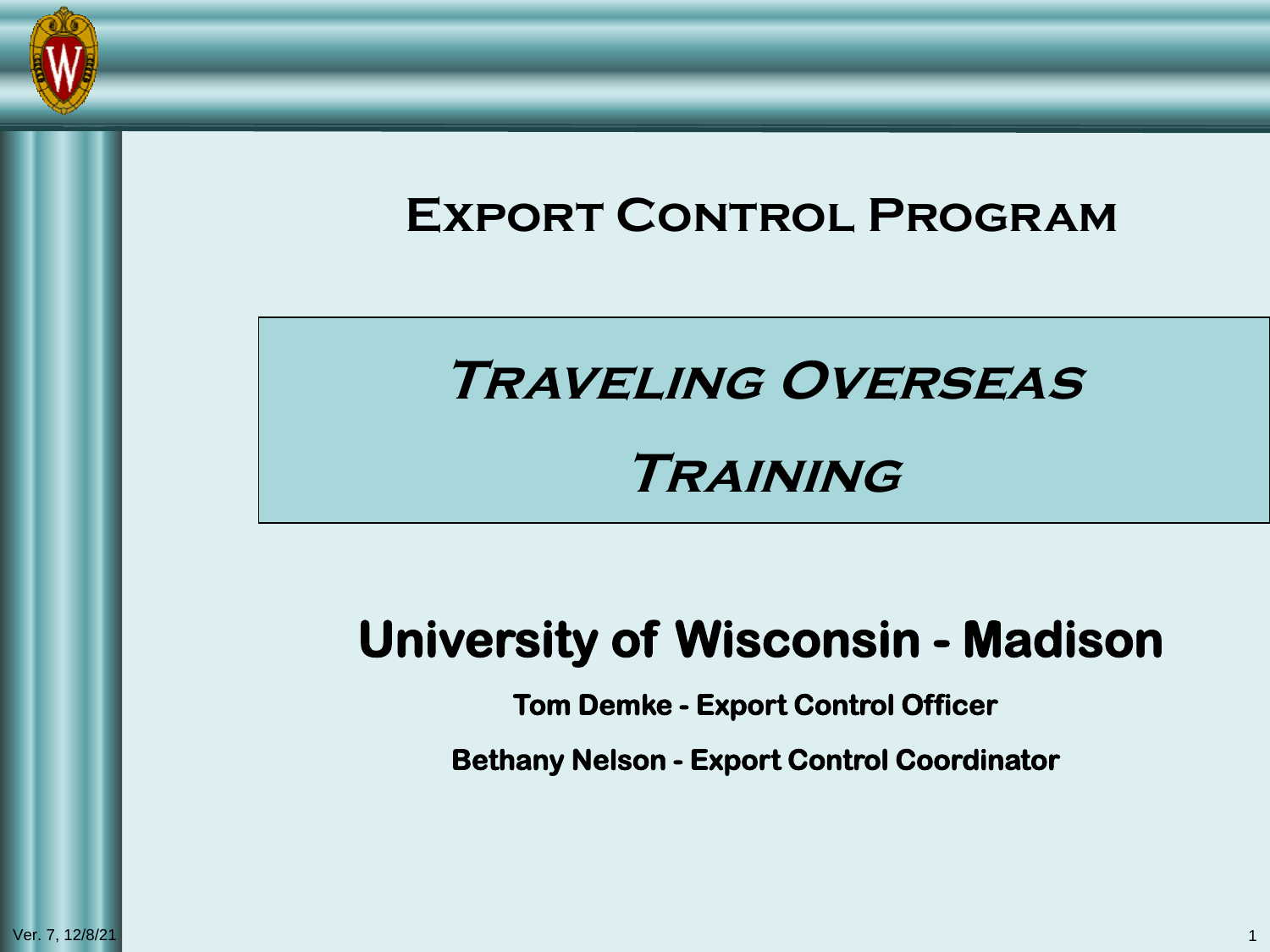

# **Topics**

- **Where Are You Going?**
- **Why Are You Going?**
- **Who Are You Meeting?**
- **What Are you Taking With You?**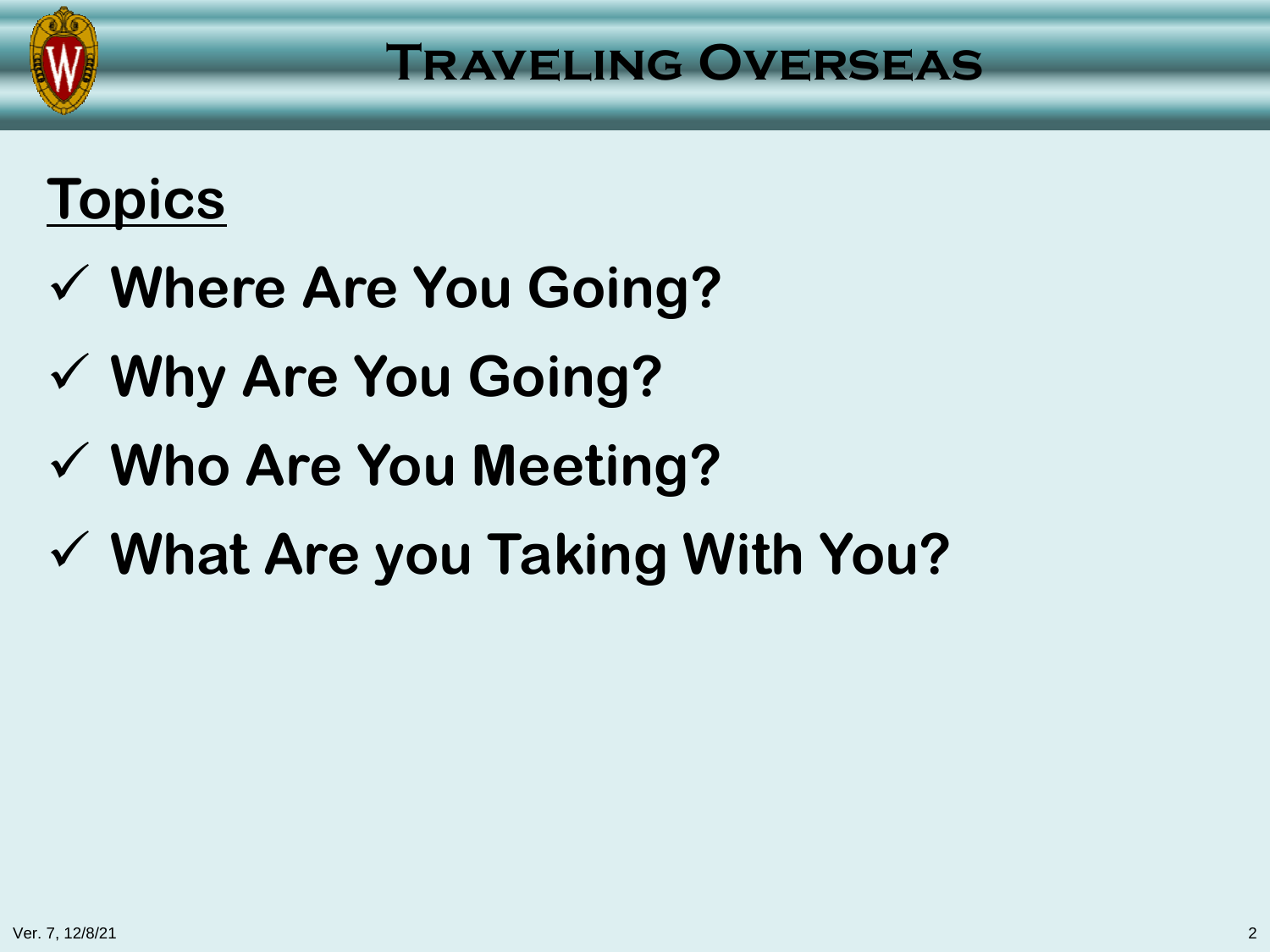

# **Where Are You Going?**



### **E:1/E:2 Countries:**

 **If traveling to Cuba, Iran, North Korea, Syria or the Crimea, please contact the Export Control Office immediately**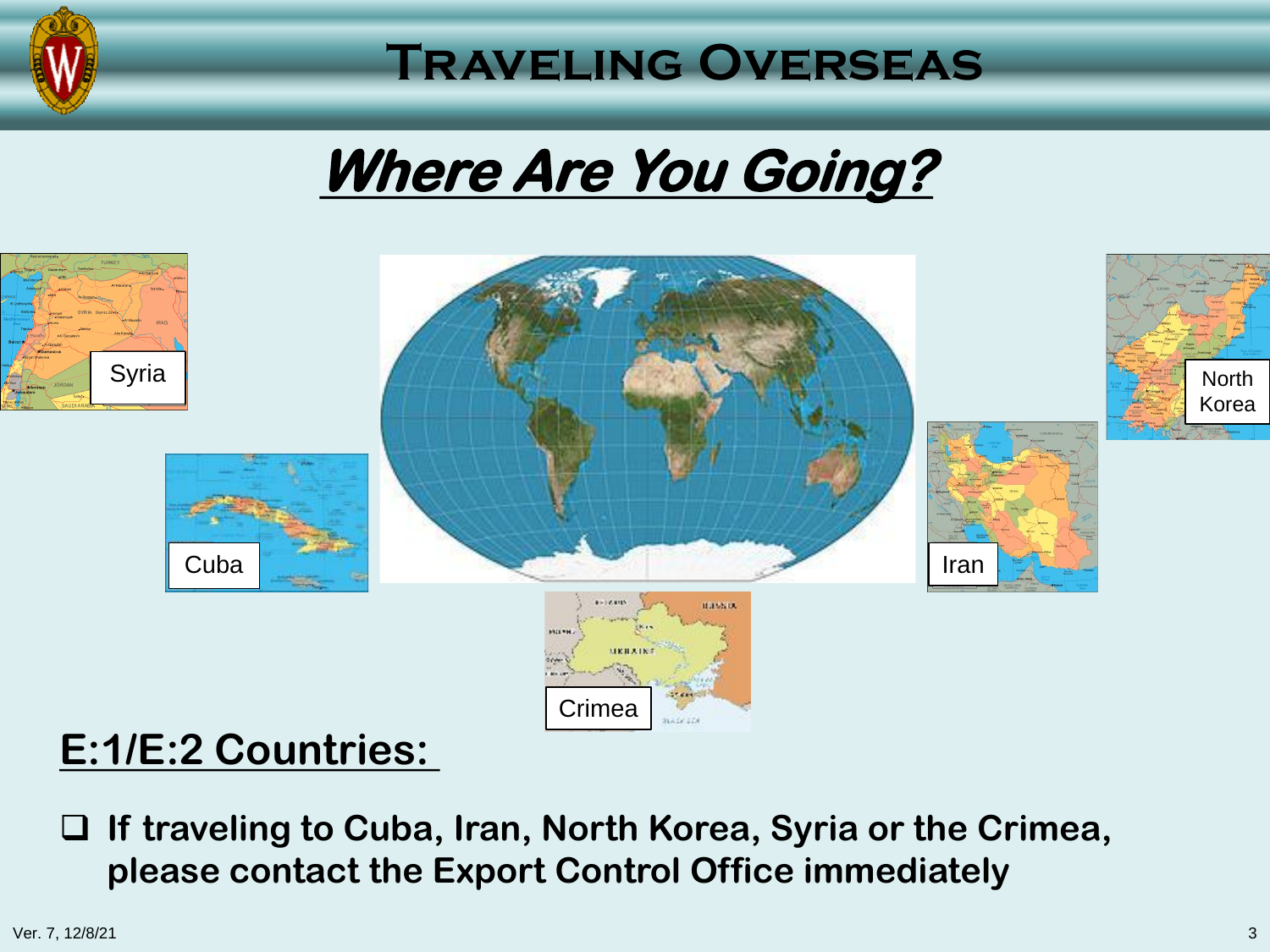

# **Where Are You Going?**

### **Restrictions may apply when traveling to other countries**

- **Check State Department's website for travel warnings**
	- **travel.state.gov/content/passports/english/alertswarnings.html**

# **Embargoed Countries:**

- **OFAC & US Embargo List:** Balkans (western), Belarus, Burma, Central African Republic, China, Cuba, Democratic Republic of the Congo, Ethiopia, Iran, Iraq, Lebanon, Libya, Mali, Nicaragua, N. Korea, Russia, Somalia, South Sudan, Sudan and Darfur, Syria, Ukraine, Venezuela, Yemen, Zimbabwe
- **ITAR Prohibited Countries (22CFR 126.1):** Afghanistan, Belarus, Burma, Cambodia, Central African Republic, China, Cuba, Cyprus, Democratic Republic of the Congo, Eritrea, Ethiopia, Haiti, Iran, Iraq, Lebanon, Libya, N. Korea, Russia, Somalia, South Sudan, Sudan, Syria, Venezuela, Zimbabwe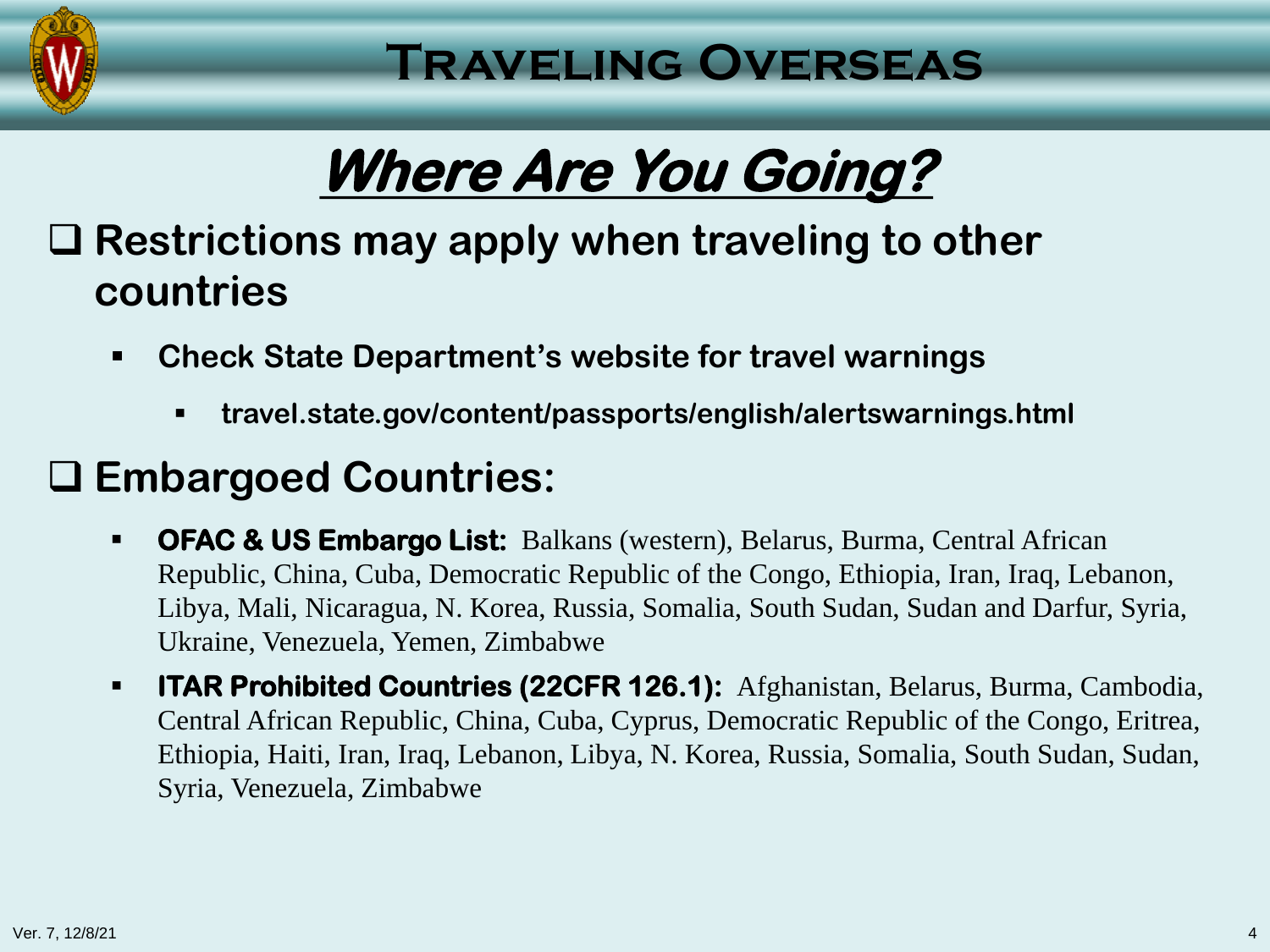

# **Why Are You Going?**

# **Foreign Conferences / Meetings**

- **When giving a talk at a foreign conference, consider the following:**
	- **Is all of the information in the public domain? Public domain information is not restricted.**
	- **Is any information export controlled?**
	- **To whom are you presenting?**
	- **Where are you presenting the information?**

### **Research**

 **Contact the Export Control Office prior to leaving to determine if there are any restrictions to your research overseas**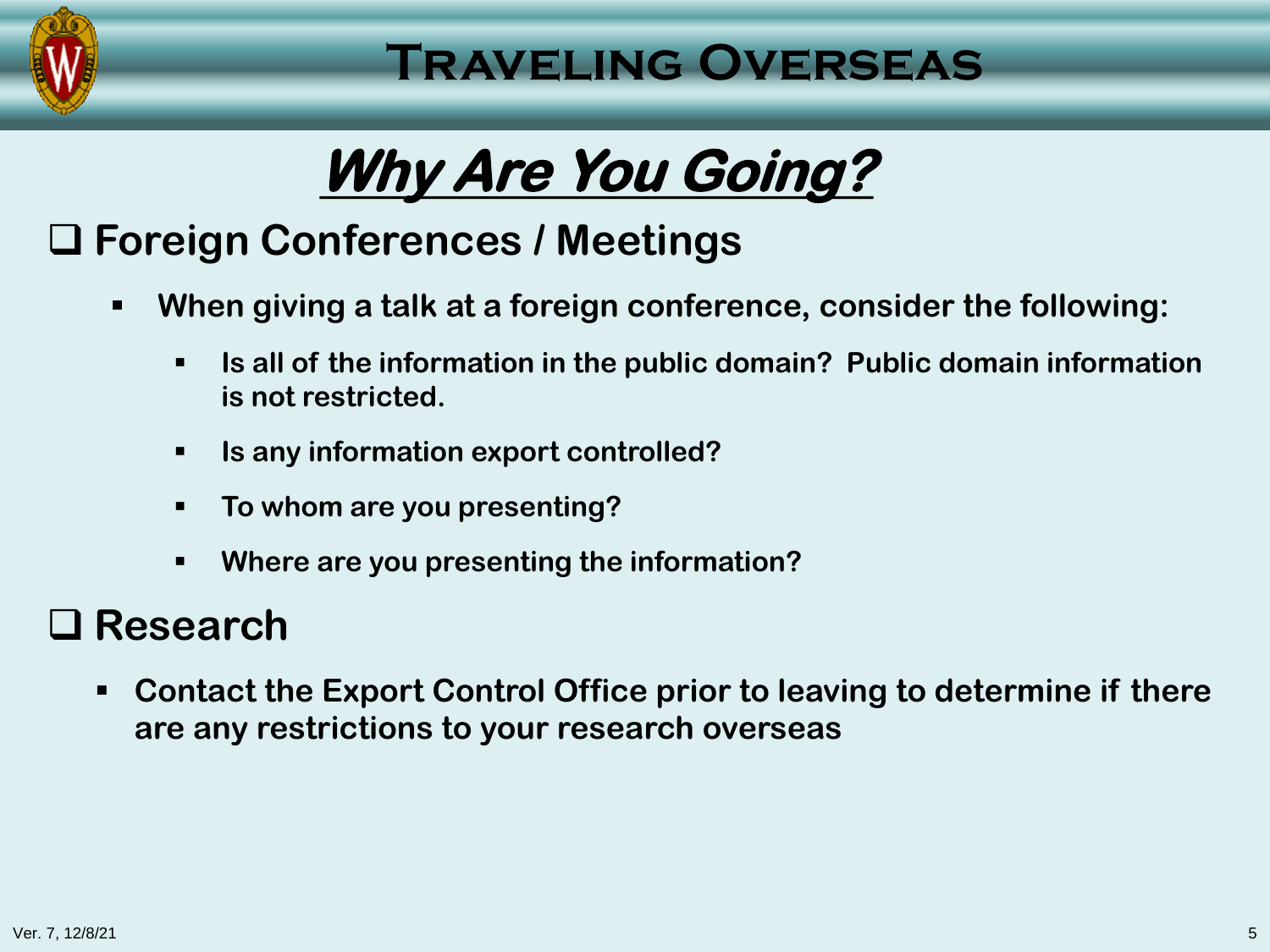

# **Who Are You Meeting?**

#### **Transfer of Controlled Information**

- **Providing export controlled information to a foreign person could likely require an export license and be considered a defense service**
- **Be particularly aware of discussions regarding your research during supper, over drinks or between conference sessions**

#### **Restricted Parties**

- **People or organizations that have been sanctioned by the U.S. gov't**
- **Providing any equipment, data or information (whether export controlled or not) to a restricted party can violate export control laws**

#### **NASA China Restriction**

 **NASA funds cannot be used to pay for interactions w/ Chinese companies or gov't**

### Ver. 7, 12/8/21 6 **regarding to whom you can talk and topicsContact the Export Control Office if you have questions**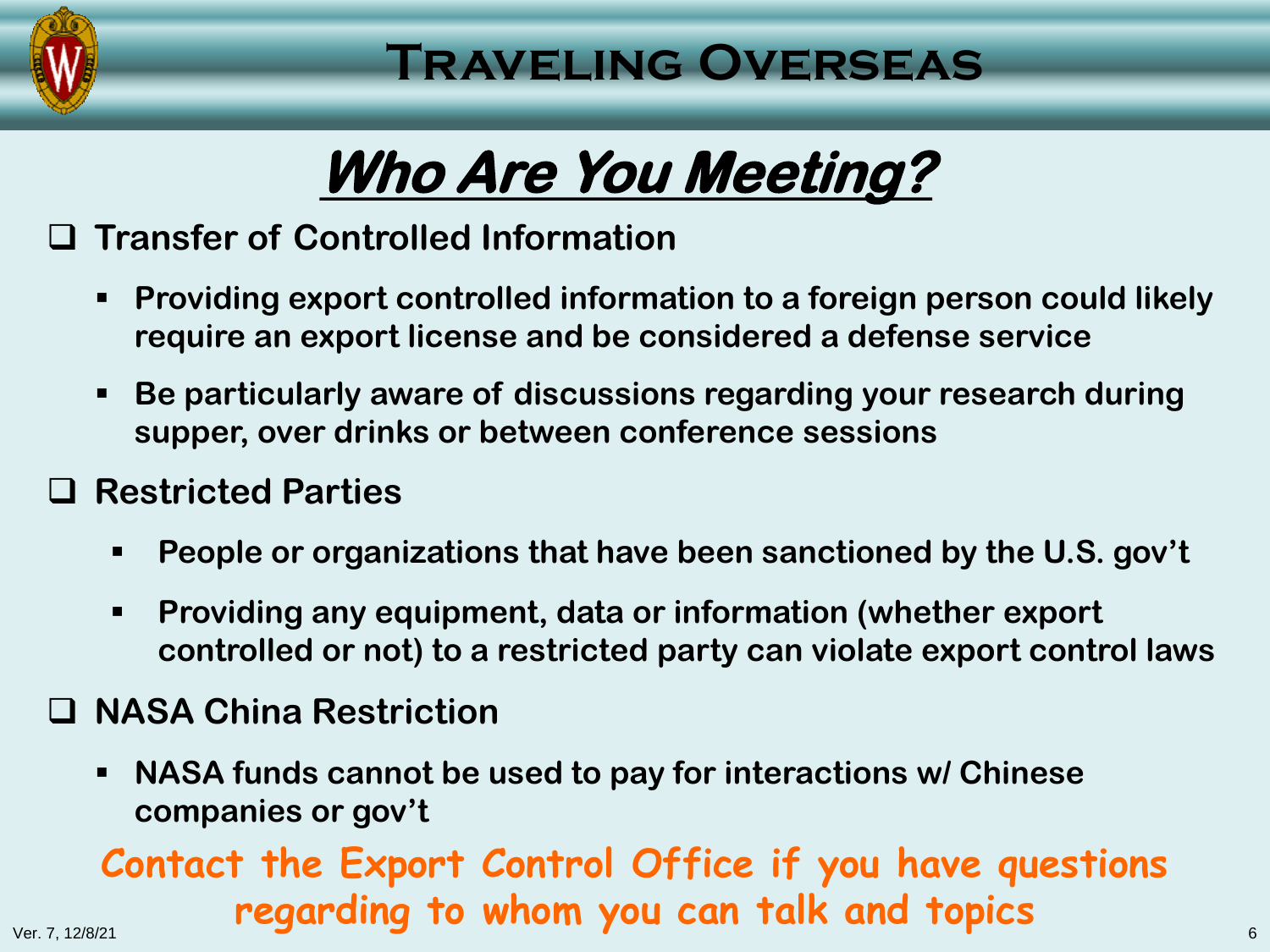

# **What Are You Taking?**

 **Some items may require an export license prior to traveling, for example:**

- **Electronic test equipment, scientific equipment, cameras, lasers**
- **Software associated w/ controlled equipment**
- **Encryption software**
- **Information regarding controlled technology**

### **Carrying items in your luggage = shipping it**

**If you need a license to ship it, you need a license to carry it** 

 **Licenses MUST be received prior to shipping or traveling w/ the controlled item**

### **License needed = Commodity + Destination - License exception**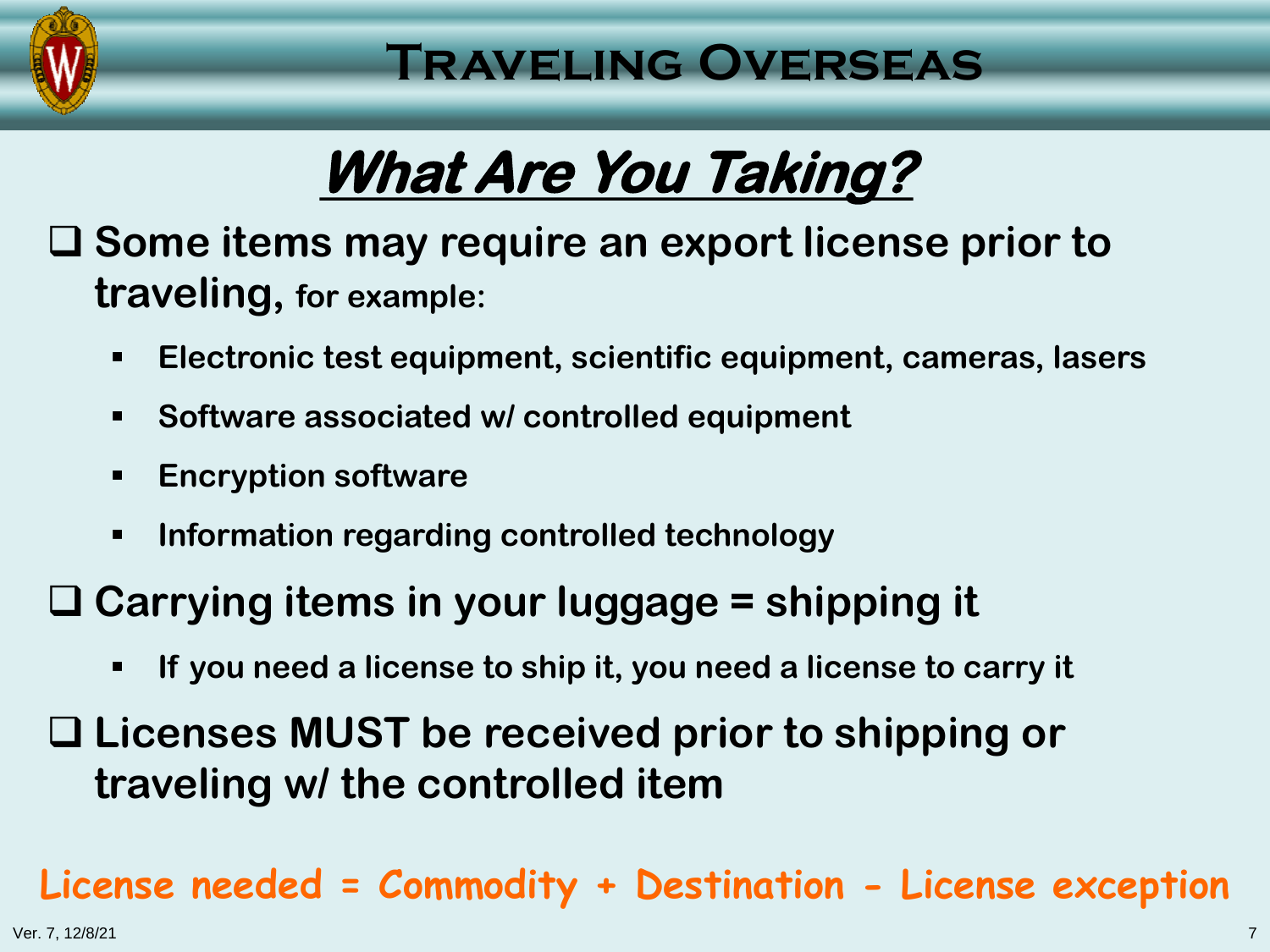

# **What Are You Taking?**

# **Layovers in foreign airports matter for export control**

- **If you are taking controlled equipment to India w/ a layover in Tokyo, you need to determine if a license is needed for India and/or Japan**
- **When traveling w/ export controlled equipment, information or data, you must ensure the controlled item(s) are:**
	- **In your possession at all times, or**
	- **Secured to prevent access by persons not included on the license**

### **AES filing**

 **If you are hand carrying items that require an export license or have a value > \$2500 (for a single tariff code), you must file an Electronic Export Information filing w/ the Customs AES system before traveling**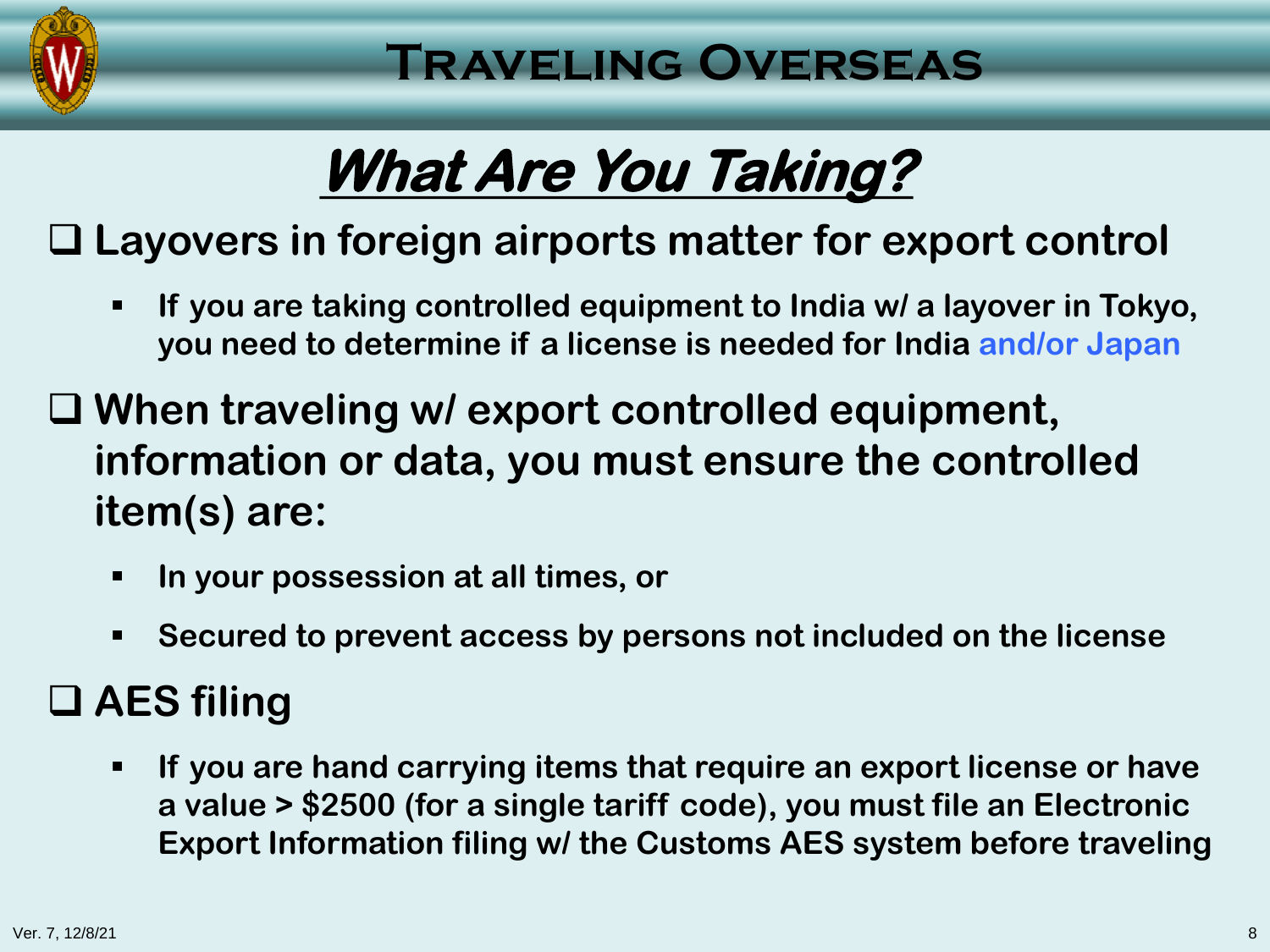

# **What Are You Taking?**

 **Be aware that information and data on electronic devices can be copied w/o you knowing in almost any country**

- **Concern for IP, confidential and export controlled information**
- **Be particularly aware in China, Vietnam and France**

### **Only take devices and information that you need**

 **Contact DoIT to check out a "clean" laptop, phone or tablet when traveling**

# **Only take what you absolutely need when traveling abroad**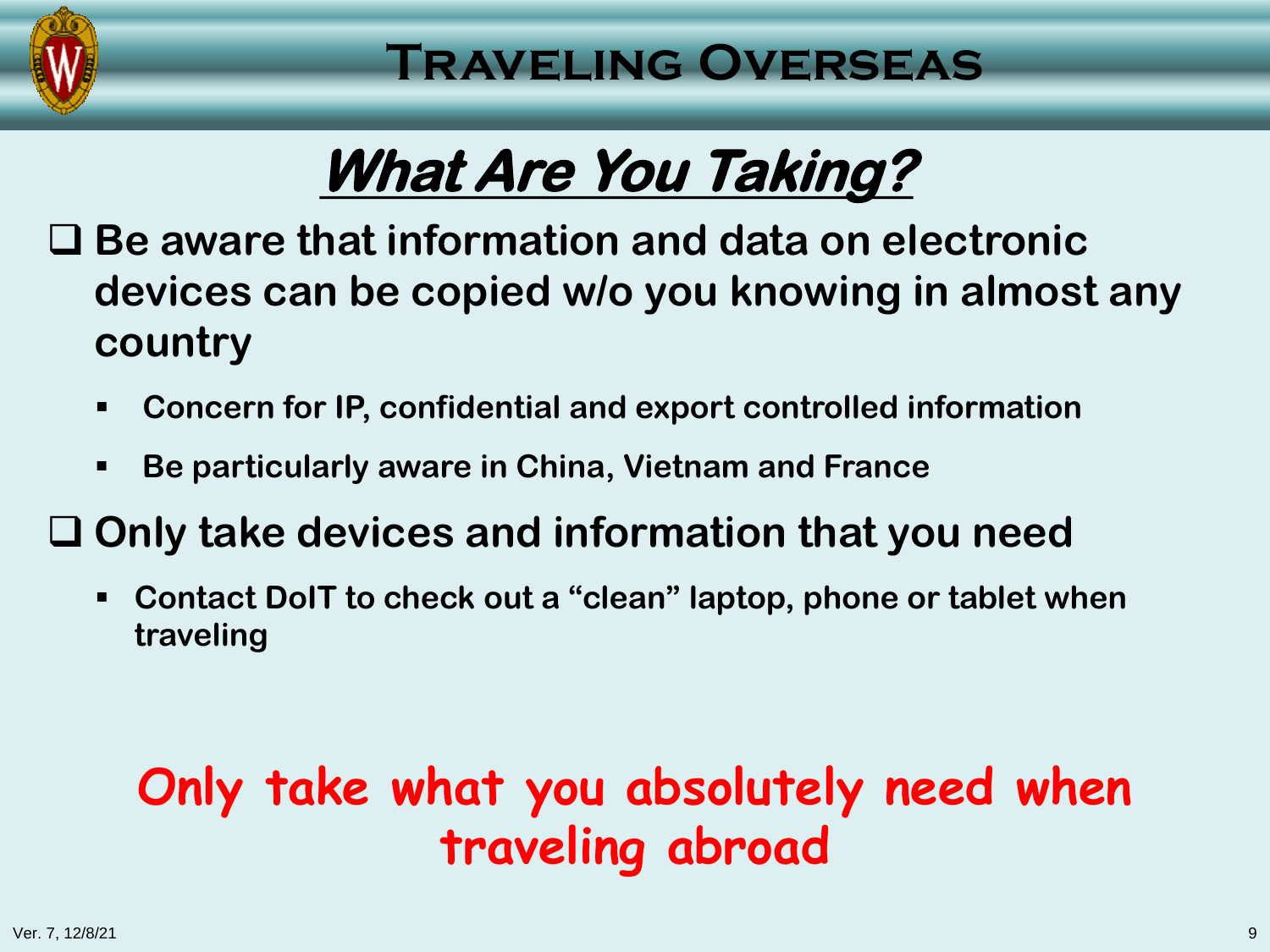

# *Contact Information*